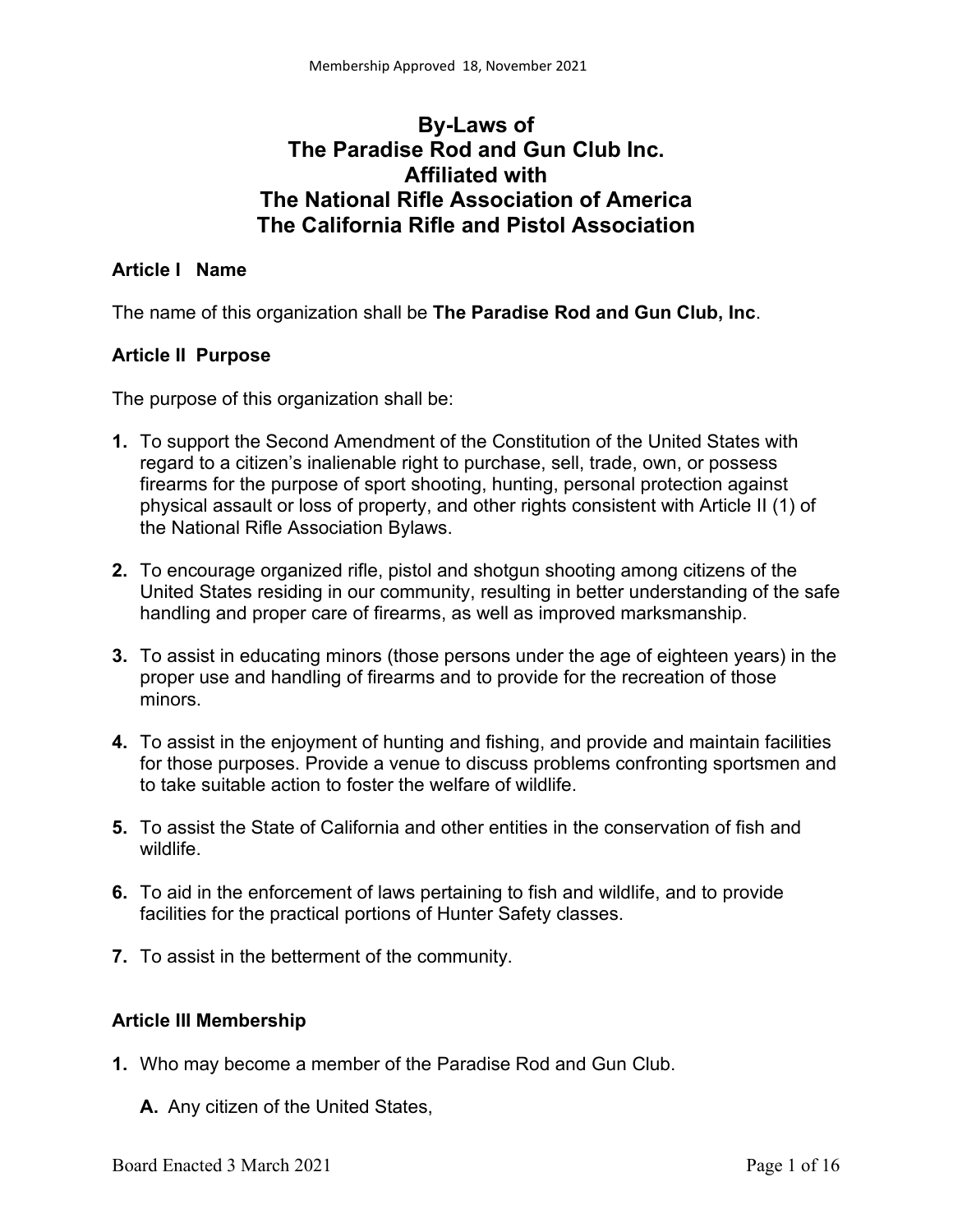- **B.** eighteen years of age or older,
- **C.** and a member of the National Rifle Association (NRA),
- **D.** may become a member of this Club, subject to the approval of the Executive **Board**
- **E.** Approval shall be based upon the prospective member's;
	- **i.** good citizenship,
	- **ii.** good sportsmanship,
	- **iii.** and goals consistent with those of this Club and the NRA.
- **2. Types of Membership -** There shall be four (4) types of membership.

#### **A. General Membership**

- **i.** General Member is one who pays annual Club dues, subject to all conditions (A-E) of Section 1 above.
- **ii.** For PRGC General Membership purposes, all General Memberships are Family Memberships and are defined as the General Member, their spouse or domestic partner and their immediate minor children.
- **iii.** The member and the member's spouse or domestic partner may vote, hold office and participate in all other Club activities. The member's minor children may participate in all Club activities except voting and holding office.
- **B. Life Membership** Life membership for outstanding service may be given to a General Member by first submitting the prospective recipient's name to the Executive Board for approval.
	- **i.** If approved, life membership shall be granted upon confirmation by a vote of the membership at a General Membership Meeting of the Club.
	- **ii.** A Life Member is exempt from paying annual Club dues, but shall be responsible for maintaining NRA membership.
	- **iii.** Upon a Life Member's death, the member's surviving spouse may be offered life membership if the spouse maintains NRA Membership.
	- **iv.** If the Life membership was given before January 1, 2001, the surviving spouse shall not be required to maintain NRA Membership.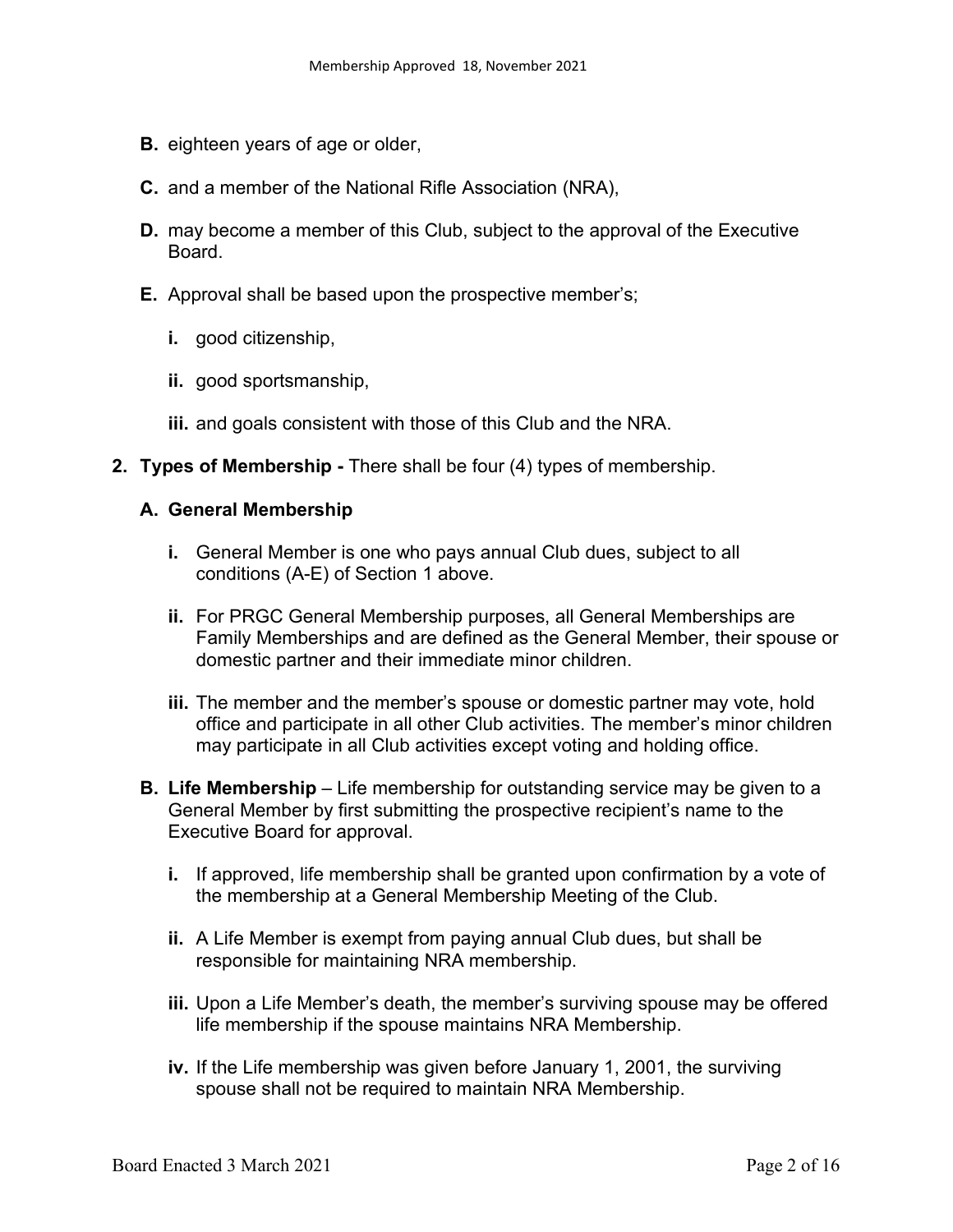#### **C. One Day Membership** –

- **i.** The One Day Membership is a special membership sponsored by an active General Member, Life Member, or Honorary Member who must be present and accompany the One Day Member participating in Club activities. Requires a One Day Membership card be submitted with name and address of both the one day member and be counter signed by the sponsoring member and the RSO I/C before any shooting may occur. (At this time a Club Membership Application will be given to the One Day Member.)
- **ii.** The intent of the One Day Membership is to promote membership in the Paradise Rod and Gun Club. This is not a family membership; each nonmember must pay the One Day Member fee.
- **iii.** Members that voluntarily drop their regular membership may not shoot as a One Day Member (unless they have relocated beyond a distance of 100 miles). If the former member lives beyond the 100 mile limit shooting as a One Day Member is allowed, provided Sections 1 and 2 above are followed (no application need be given). Persons that have had their membership revoked or a Membership Application declined may not use the range facilities.

#### **D. Honorary Membership**-

- **i.** A renewable, one-year membership to honor any person may be given by first submitting the name of the prospective recipient to the Executive Board for approval.
- **ii.** If approved, Honorary Membership shall be granted or renewed upon confirmation by a vote of the membership at a General Membership Meeting of the Club.
- **iii.** An Honorary Member is exempt from paying annual Club dues and may participate in all Club activities except voting and holding office.
- **iv.** Honorary Members must maintain NRA membership.

#### **E. Use of Range Facilities by Minors-**

- **i.** This section is intended to cover the children of members, grandchildren, family friends and participants in youth organizations.
- **ii.** The Paradise Rod and Gun Club Inc. strives to educate and promote general sportsmanship, firearms safety, and marksmanship within the youth of our community.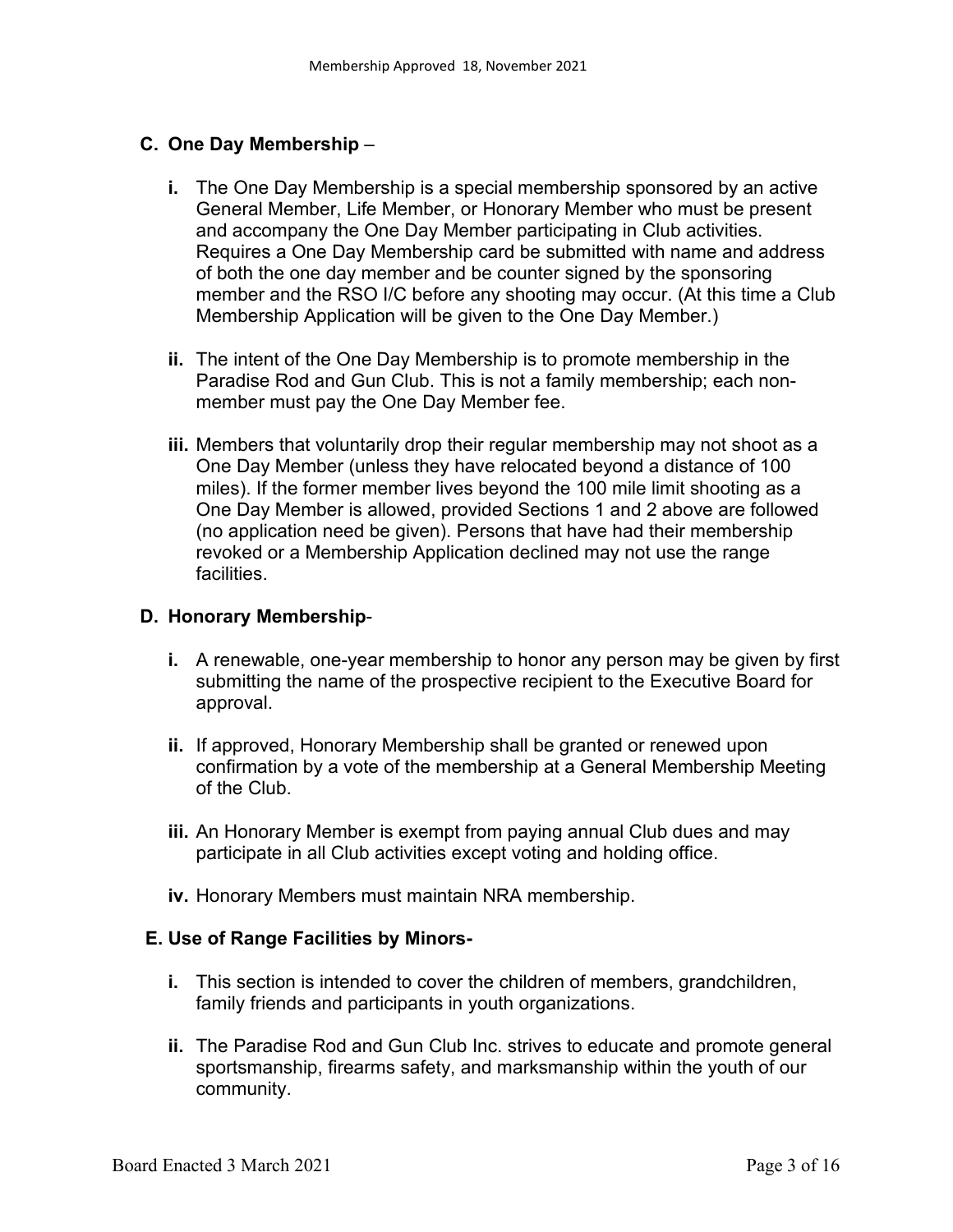- **a)** To help provide this opportunity, any minor under 21 years old that is brought to the range facility by a Member shall be allowed to use all range facilities without charge, subject to all appropriate sign-in procedures; the member will pay appropriate ranges fees and follow regular sign-in procedures.
- **b)** Minors on site as part of a PR&GC authorized activity, shall be allowed to use all Range facilities without charge but subject to all appropriate sign-in procedures.
- **c)** Adult chaperones for such youth groups as may be authorized by PR&GC to use the Range facilities and will also be exempt from fees but still subject to said sign-in procedures.
- **d)** This section does not exempt the PR&GC from being allowed to charge for Board approved and scheduled training activities such as the Jr. Rifle Program.
- **e)** All current Range Operation Rules apply.
- **3. Rules governing conduct –** the following conduct will not be tolerated and may be grounds for removal from the range and further disciplinary action (refer to Policies and Procedures: Disciplinary Processes and Procedures);
	- **A.** The consumption of alcoholic beverages or drugs before entering or while on the Paradise Rod and Gun Club property. Drugs in this definition shall be defined as any illegal or legal substances (including prescription medications) that have a deleterious effect on that person's ability (physical or emotional) to safely use the range. [Per Range Ops]
	- **B.** Conduct that will bring discredit to the Club, i.e., any conduct under the color of authority as a "representative" of the Club or as a Club "member" generally. Such conduct includes but is not limited to:
		- **i.** Actions or inactions that will damage the reputation of the Club;
		- **ii.** Actions or inactions that will put the Club in danger of legal actions.
		- **iii.** Unsafe acts of any type including but not limited to violations of any range rules, i.e., actions or inactions that could lead to bodily injury or death to anyone on or near the range(s) at the time of occurrence, or, actions or inactions that could cause a shot, or shots to leave the range(s).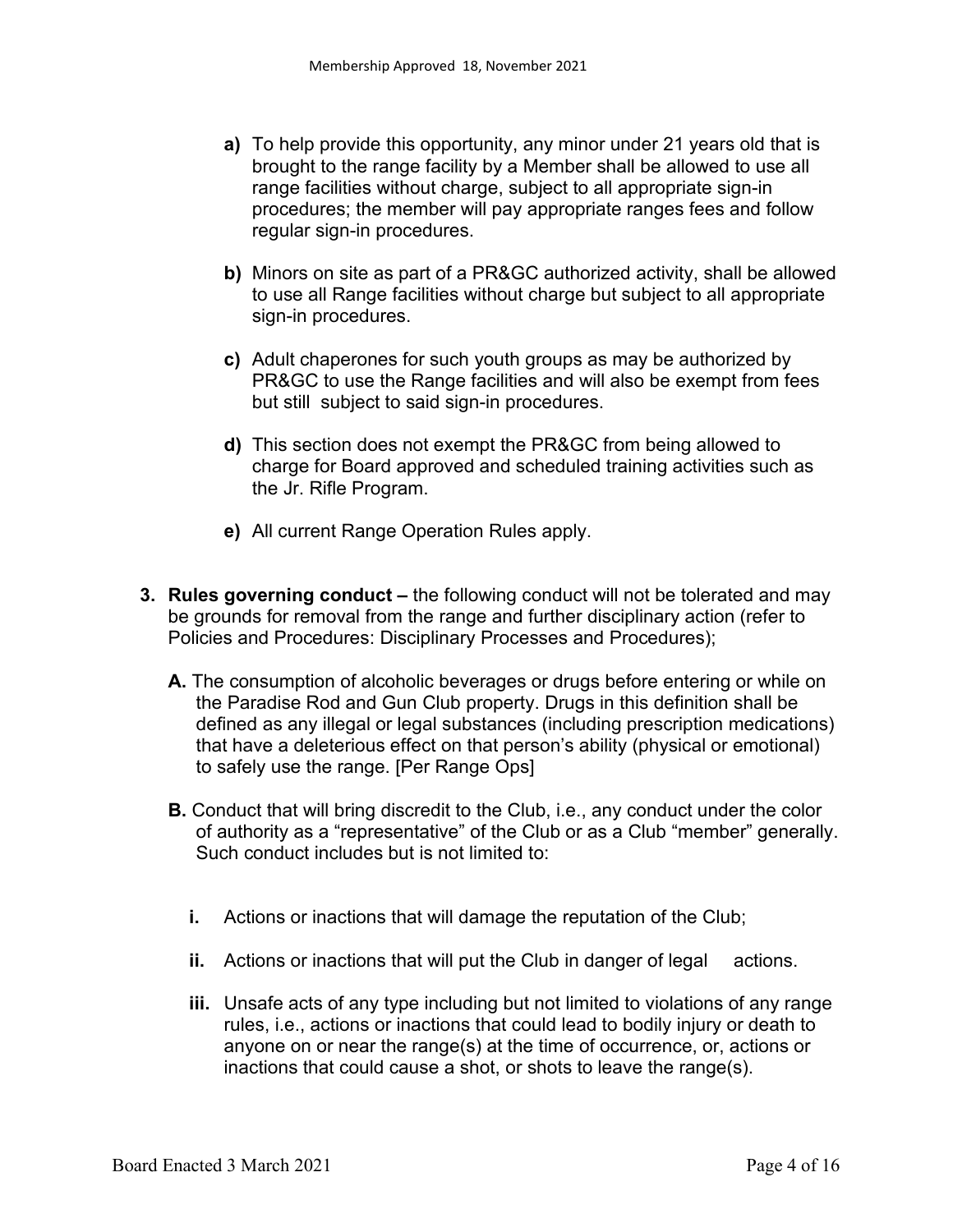- **iv.** Creating any unauthorized financial liability to the Club, (Refer: Art IX )
- **v.** Rowdy, disruptive, or offensive behavior at the Range or any Club function. (Refer to PRG&GC General Range Rules.

### **Article IV Dues**

- **1.** General Membership the following fees and dues in the Paradise Rod and Gun Club shall be established annually by the Executive Board and approved by the membership at a General Membership Meeting of the club:
	- **A.** one time initiation fee (unless membership lapses),
	- **B.** annual dues,
	- **C.** one day membership dues,
	- **D.** Range fees established by the Executive Board and delineated in the Range Operations document.

#### **2. Payment of Dues**

- **A.** Dues shall be payable
	- **i.** with the initial application for membership and thereafter,
	- **ii.** annually on the FIRST DAY of the MONTH OF APPLICATION .

#### **B. Delinquent Dues –**

- **i.** Dues delinquent more than thirty (30) days will be assessed a ten (10) dollar late fee.
- **ii.** Dues delinquent ninety (90) days will terminate membership
- **iii.** Dues delinquent over one calendar year will be assessed a new initiation fee along with all other fees due. (per C2 below)

### **C. Reinstatement –**

**i.** A membership may be reinstated after a period of up to one year following the anniversary of the last day of membership...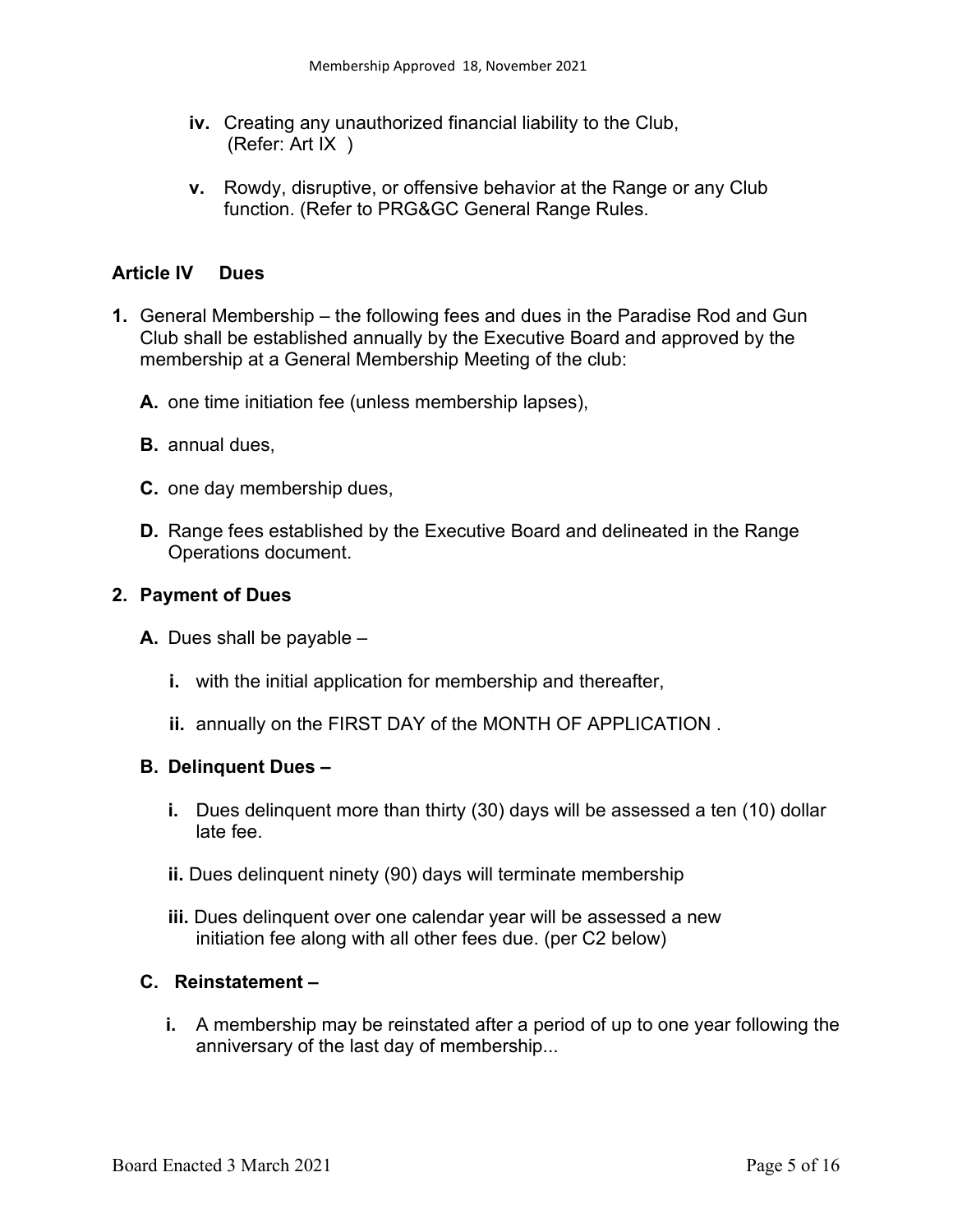- **ii.** This may be allowed by paying the delinquent dues, late fees, and the dues for the following year.
- **iii.** The member's anniversary date will be reset to the month of reinstatement.
- **iv.** Additional conditions for membership renewal will be at the discretion of the Executive Board, if necessary.

### **D. Dues Hold –**

- **i.** A membership may be placed on hold for one year from the anniversary date if requested in writing, before or during the anniversary month. Extensions may be approved by the Executive Board.
- **ii.** All membership privileges will be suspended during the period of the "dues hold".
- **iii.** The membership may be re-activated at any time during the year by paying the dues payment.
- **iv.** The anniversary date will be re-set to the date of dues payment.
- **v.** If the dues hold extends beyond one calendar year a new membership application and yearly fees will be required, if an extension is not requested.
- **vi.** Additional conditions for membership renewal will be at the discretion of the Executive Board, if necessary.

### **Article V Meetings**

### **1. General Membership Meetings**

- **A.** General Membership Meetings of the Club for the transaction of ordinary business shall be held at 7:00 PM on the third Thursday of each month, except July and August when General Meetings are suspended. A quorum for such meetings shall be set at 15 members physically present, at least-7 of which shall be Executive Board members. Business activities of the Executive Board will be presented to the membership for discussion. Any serious objections may result in the item being opened for a vote of the membership.
- **B.** The time and date of the General Membership Meeting may be changed by the Executive Board.
- **C.** The President, or a Majority of the Executive Board, may call a Special Meeting of the Club. Members shall be notified of any change.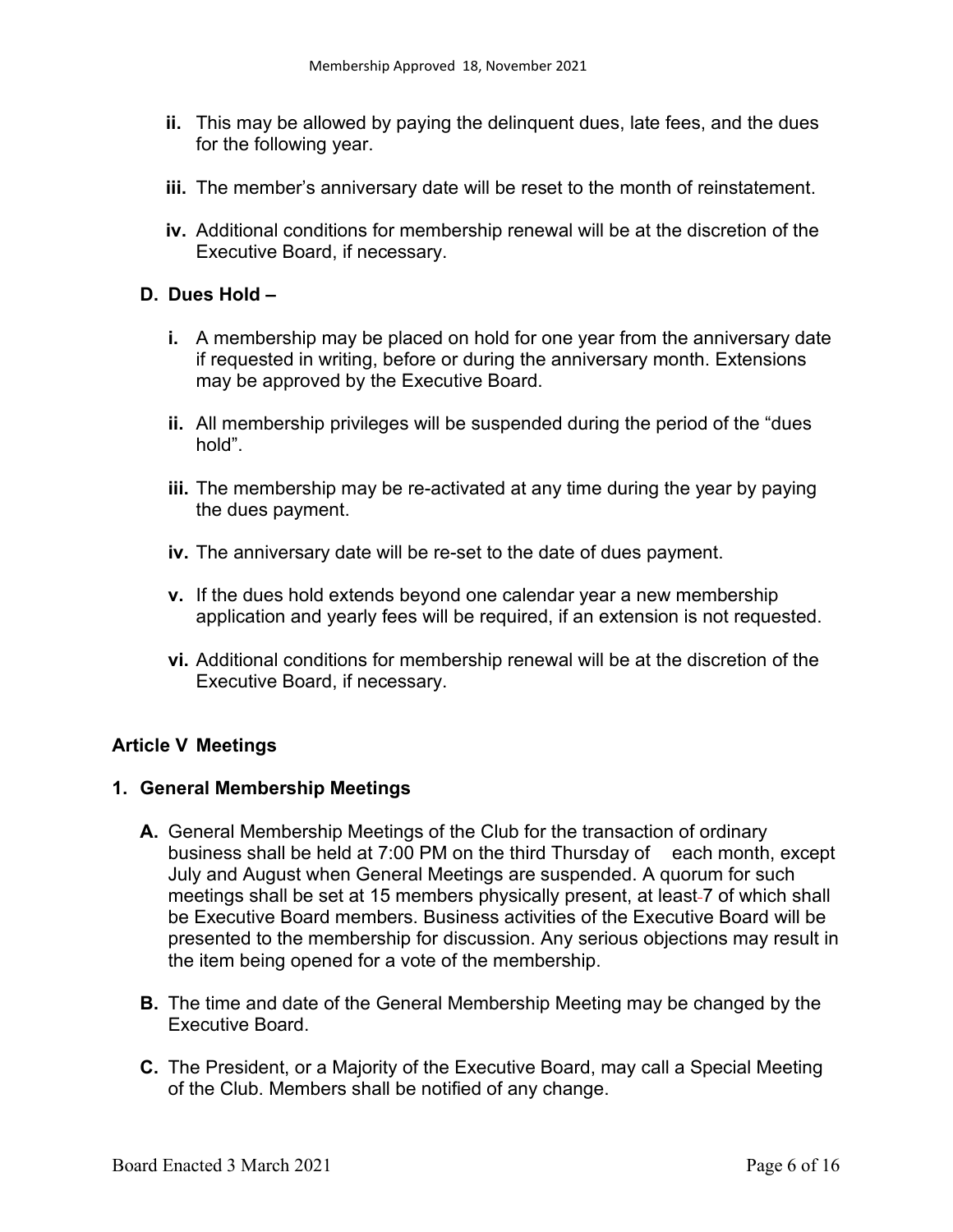- **D.** Annual Meeting of the General Membership for the purpose of elections:
	- **i.** The Annual Meeting of the General Membership shall be held on the third Thursday in November.
	- **ii.** Twenty five Members shall constitute a quorum at this General Membership Meeting. Of this twenty five, seven must be board members and the Secretary must be in attendance (or a stand-in appointed).
	- **iii.** Election of Executive Board members shall be conducted at the Annual Meeting.
	- **iv.** If for any reason it cannot be held on this day, the Annual Meeting shall be held within a reasonable time and the current officers shall preside until their successors have been elected and installed.

**E.** All General Membership Meetings shall follow an orderly format agenda and use Roberts Rules of Order as a guideline.

### **2. Executive Board Meetings –**

- **A.** The Executive Board shall meet the second Monday of each month to conduct the business of the organization.
- **B.** Changes to the meeting date may be made through agreement of a majority of the Executive Board.
- **C.** In the event an immediate decision on an issue is required, the President may use a conference call of the Board members in lieu of a physical meeting.
	- **i.** A quorum of Board members must be on the call.
	- **ii.** The issue causing the call must be of such importance that an immediate resolution and decision is required.
	- **iii.** Conference Call Procedures (see Policies & Procedures )

### **3. Prohibition of Proxy Voting**

- **A.** At all meetings (as outlined in Sec. B, below) of the Paradise Rod and Gun Club, each person entitled to vote shall have a right to cast one vote on each question presented, said vote shall be cast in person and not by proxy.
- **B.** Meetings shall include but not be limited to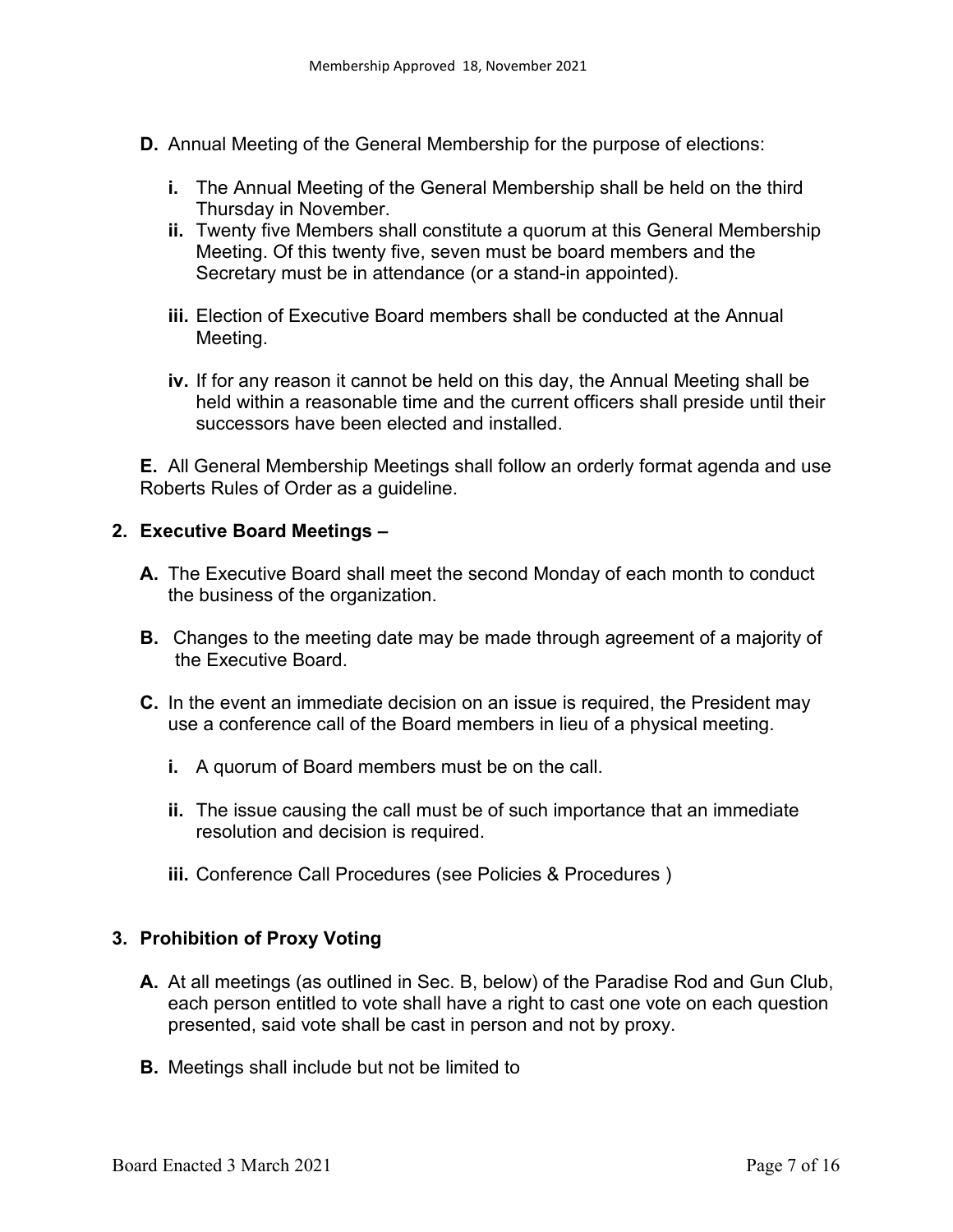- **i.** General Membership Meetings -all members in good standing may vote
- **ii.** Executive Board Meetings -all seated Executive Board members per Art VII (A-F) may vote
- **iii.** All Committee Meetings -only appointed committee members may vote

# **Article VI Officers**

- **1**. All Officers shall be from and elected by the Executive Board.
- **2.** Officers shall serve at the discretion of the Executive Board.
- **3.** No two Officers may be from the same household.

## **Article VII Executive Board**

- **1.** The Executive Board shall consist of
	- **A.** the President,
	- **B.** Vice President,
	- **C.** Secretary,
	- **D.** Treasurer, and
	- **F.** eight additional members.

#### **2. Term of office**

- **A.** All terms of office shall be 2 years, from January 1st through December 31st of the second year.
- **B.** The positions of President and Treasurer shall be limited to two consecutive terms of office unless this is overridden by a 2/3 majority of the Executive Board.
- **C.**If a vacancy occurs during this period, it shall be filled by a Majority vote of the Executive Board. The member elected will serve out the remaining portion of vacated term.
- **D.**Executive Board Members shall serve two (2) year terms.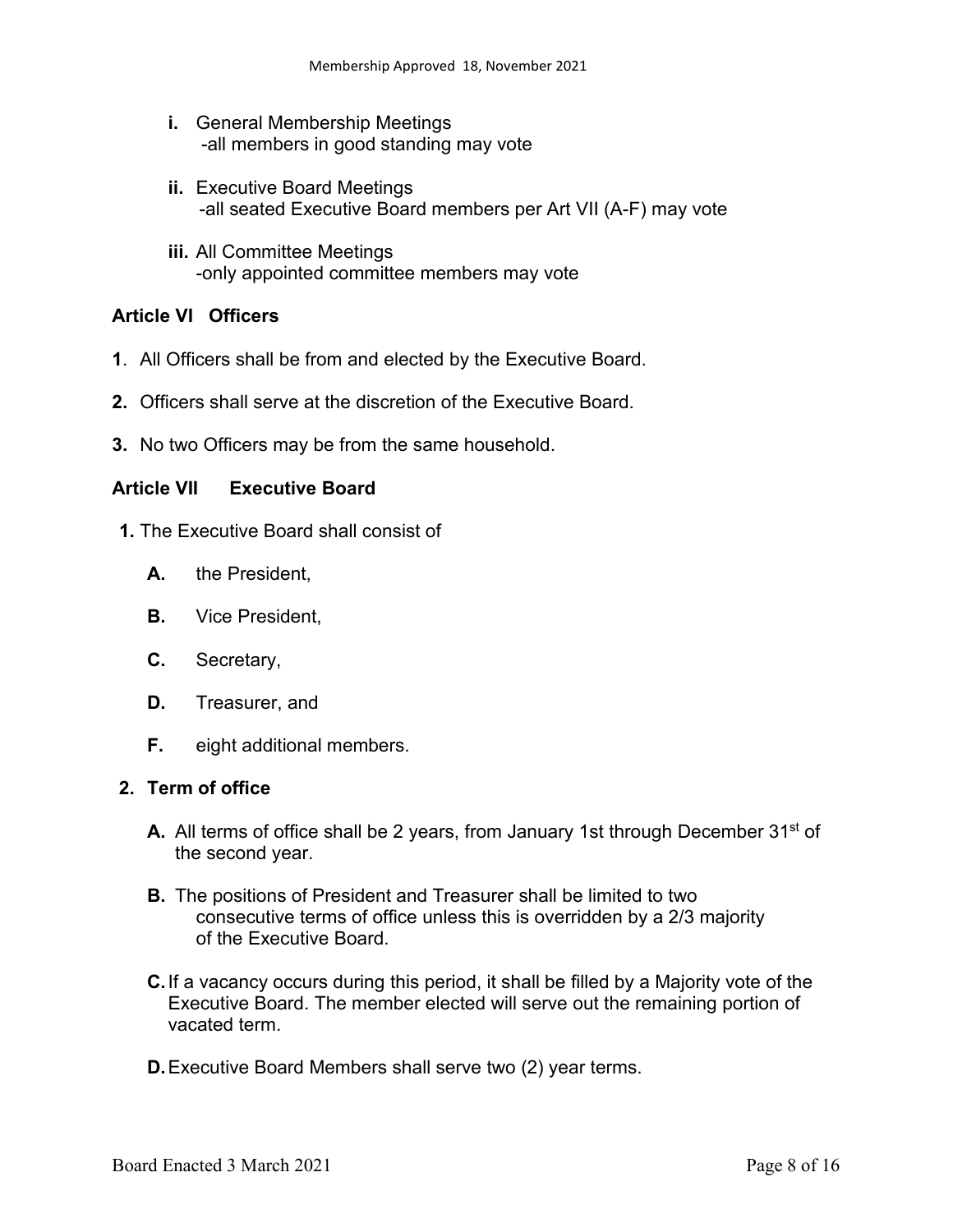**E.** Six (6) Executive Board Member positions shall be filled (new members elected or existing Board Members reelected) at the Annual Meeting of the General Membership in November each year.

### **4. Absence of Executive Board Members –**

- **A.** If any Executive Board member is absent for three successive meetings of the Club or the Executive Board, the Executive Board shall determine the reason for such absences and, unless there is good and sufficient cause, may declare the office vacant.
- **B.** If either the Secretary or Treasurer is to be absent for one month or longer,
	- **i.** the books shall be placed in the charge of the President.
	- **ii.** If either of these officers is to be absent for an extended period or for any other reason is unable to perform the duties of the office,
		- **a)** the President shall appoint a member to temporarily fill the position,
		- **b)** subject to approval by a majority of the Executive Board.
- **5.** Quorum **-** Seven members of the Executive Board shall constitute a quorum at any Executive Board Meeting.
- **6.** The Executive Board shall supervise all funds and properties.
- **7.** The Executive Board shall be authorized to approve expenditures.
- **8.** The Executive Board shall oversee the actions of the Treasurer
	- **A.** examine and audit all bills for payment and
	- **B.** provide for the proper auditing of the books of the Treasurer, and
	- **C.** report the audit results to the Club Membership at the Annual Meeting of the General Membership.
- **9.** The Executive Board will establish Policies and Procedures for the operation of the Organization. Implementation and/or amendment of these Policies and Procedures will require a two-thirds vote of the Executive Board present.

# **Article VIII Duties of Officers**

### **1. President**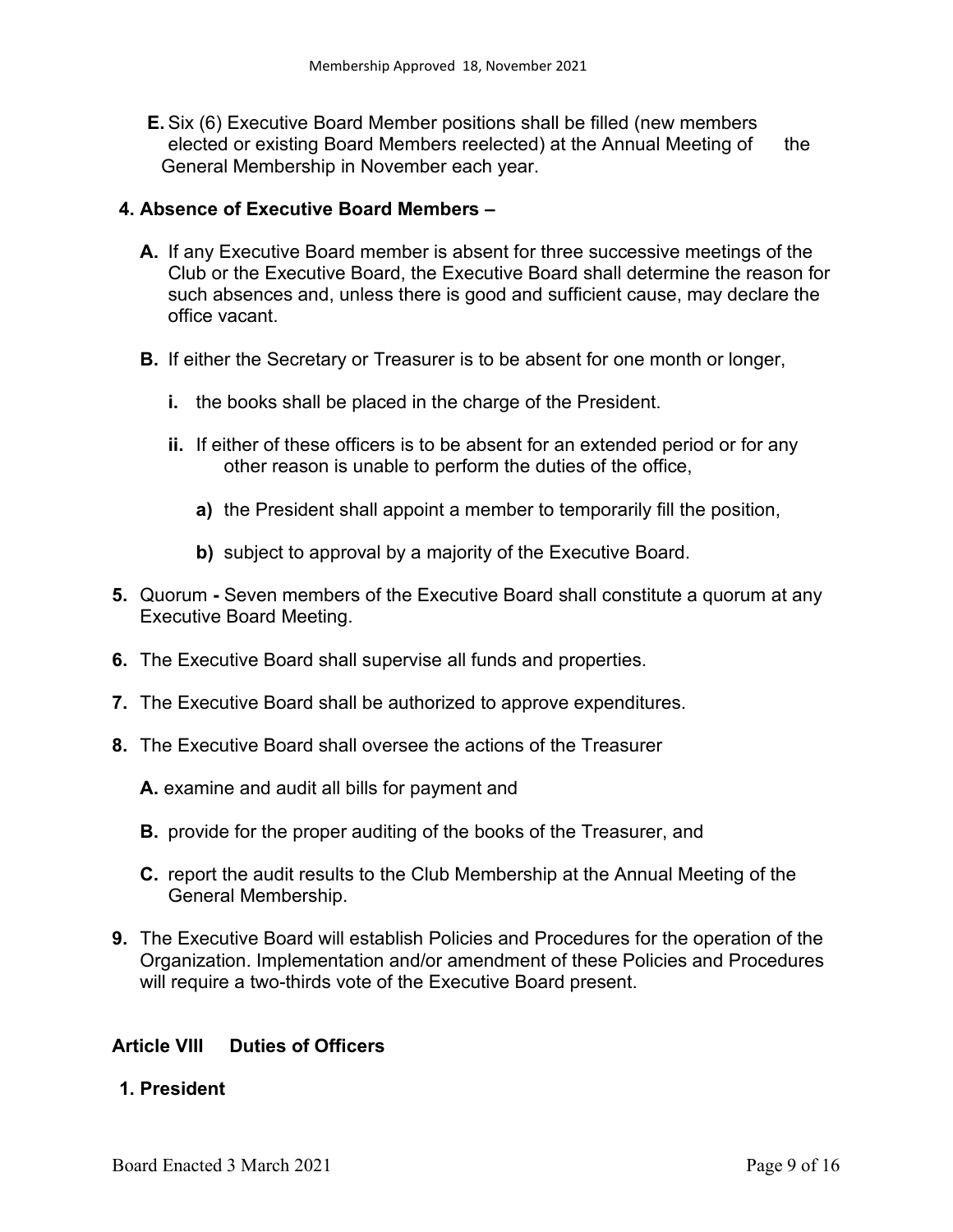- **A.** The President shall preside at all meetings of the Club and of the Executive Board – the President shall not have a vote on questions except in the event of a tie vote.
- **B.** The President shall appoint all Committee Chairpersons for necessary committees, with the concurrence of a majority of the Executive Board and shall be an ex-officio member of all committees.
- **C.** The Immediate Past President shall be an ex-officio Executive Board member for a period of one year after leaving office, if their term on the Board has expired and they are not reelected. They will not have a vote on Board matters unless they have been reelected to the Board.
- **D.** The President shall perform all other duties that pertain to the office, including overseeing compliance with all State Reporting.

#### **2. Vice President**

The Vice President shall perform the duties of the President in the President's absence and such other duties as may be requested by the President.

- **3. Secretary -** The Secretary shall:
	- **A.**Conduct all official correspondence as directed by the President.
	- **B.**Keep a true record of all meetings of the Executive Board and of the General Membership Meetings. Motions, seconds, and votes may be recorded by audio and / or videos means as approved by a majority Executive Board vote. Issues of storage and disposal will be addressed in Policies and Procedures.
	- **C.**Shall have custody of the books and papers of the Organization except the Treasurer's books of account.

#### **4. Treasurer**

- **A.**The Treasurer shall have charge of all funds of the Club and place them in such bank or banks as are approved by the Executive Board.
- **B.**The Treasurer shall be responsible for annual re-affiliation with
	- **i.** the NRA,
	- **ii.** the California Rifle and Pistol Association
	- **iii.** the Civilian Marksmanship Program.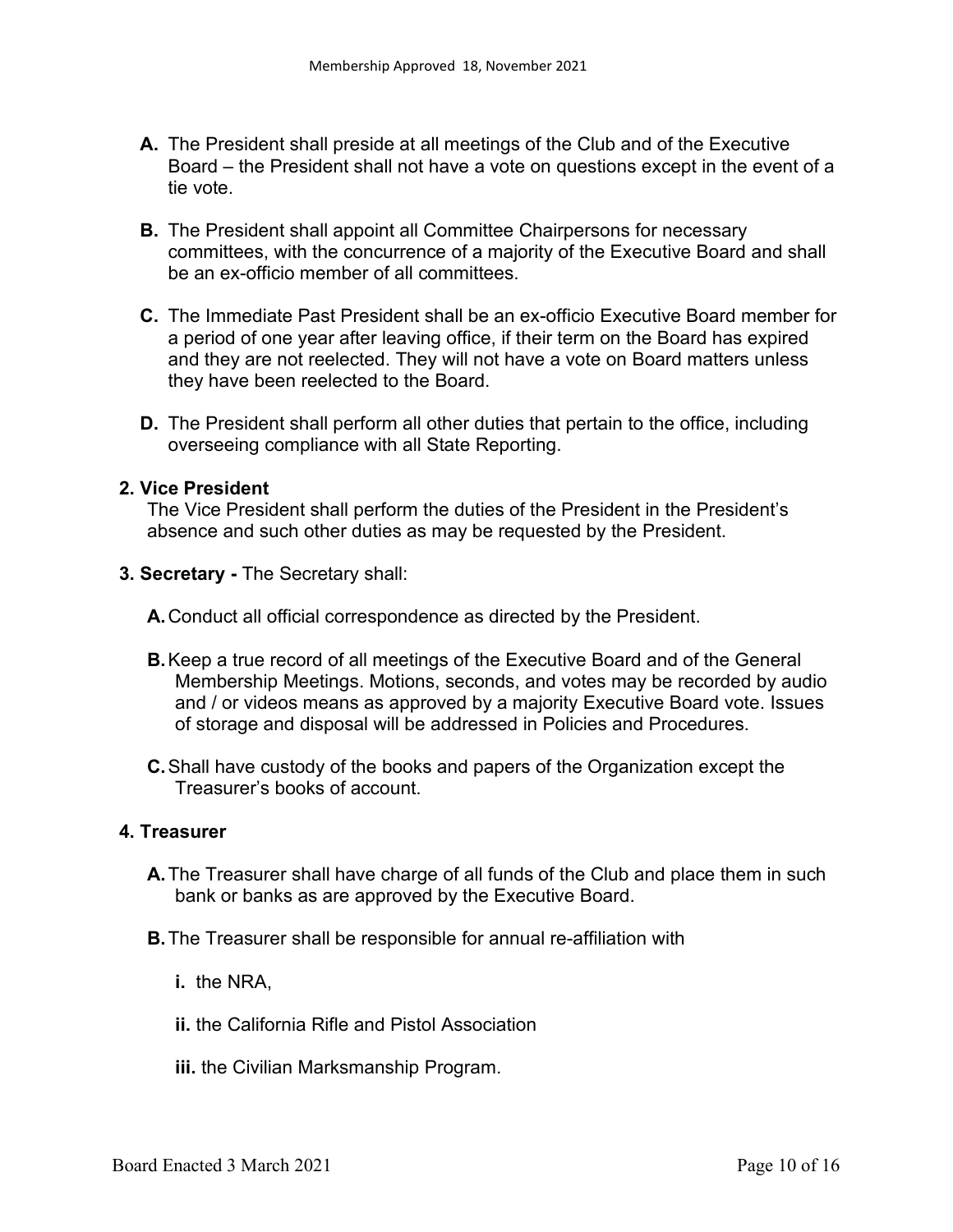- **C.**The Treasurer shall pay all bills monthly by check or bank card;
	- **i.** Checks may be signed by any of the Executive Officers with Bank approval.
- **D.**The Treasurer shall prepare a financial report to be presented at the monthly and annual General Membership Meeting showing
	- **i.** itemized total collections and
	- **ii.** itemized total disbursements for the year
	- **iii.** and the net balance in the treasury.
- **E.** Annually, by April 15th, the Books of the Treasurer shall be audited by an outside auditor, and all Club property shall be inventoried, by an Auditing Committee.
- **F.** The treasurer shall maintain a section in the Policies and Procedures document that defines how the Treasurer's responsibilities are performed. This section shall also include a current listing of business contacts and creditors.

#### **Article IX Finance[s]**

- **1.** Unless otherwise authorized by the Executive Board, no member shall:
	- **A.**Be paid for services rendered or duties performed.
	- **B.**All services performed by club members for the PR&GC Inc. shall be considered "voluntary".
	- **C.** This section does not preclude a member from providing NRA or other "training courses" for pay.
	- **i.**Such classes will not be considered "Club" activities i.e., holding the Club as the primarily responsible party, even if said courses take place at the Range facility.
	- **ii.**Board approval is required for use of the facilities.
	- **D.**This section shall not prevent a member payment for services rendered as approved by the Board for facilities improvements or construction projects (*allows members that are contractors to bid on Club projects*).
- **2.** Without prior Board approval, Board members or Board approved designees may make certain routine purchases for un-anticipated expenses, for authorized activities, per below.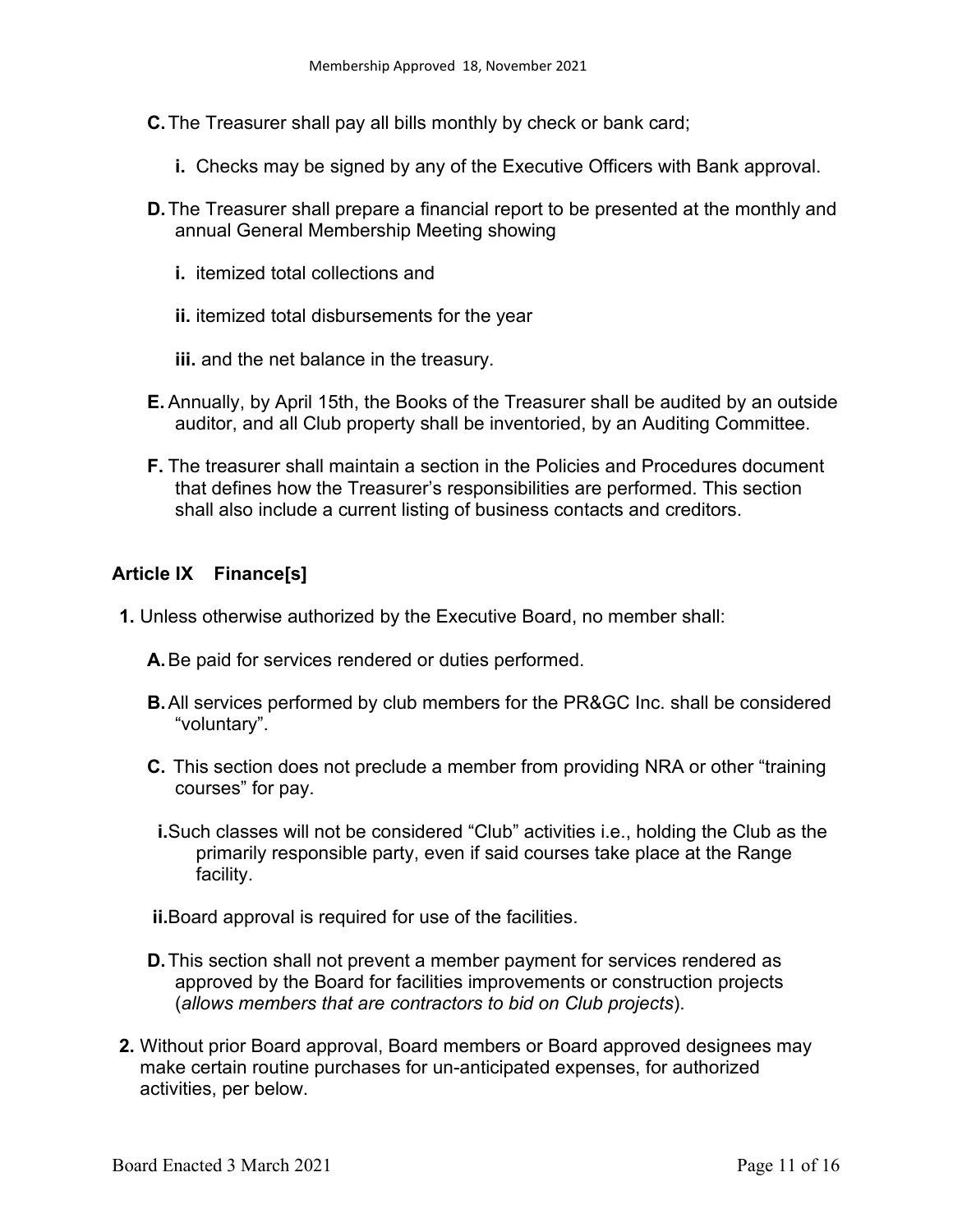- **A.** Five hundred dollars (\$500.00) and below may be spent for routine expense items necessary to maintain club operations. Receipts shall be given to the treasurer and included in his monthly financial report.
- **B.** Re-imbursements shall be paid for out-of-pocket expenses when an itemized account is presented to the Treasurer and approved by the Executive Board.
- **3.** With a majority vote of the Board, the Board may spend up to two thousand five hundred dollars (\$2500.00) without requiring a Bid process for the purposes of maintenance, repair, and/or replacement of any range material, equipment or infrastructure.
- **4.** On purchases exceeding two thousand five hundred dollars (\$2500.00), the Board must solicit a minimum of three bids and select the lowest bid that meets all conditions of the bid including required insurance and performance guarantees.
- **5.** Any member that creates an unauthorized expenditure that does not meet the above criteria, shall be considered to have brought about an unauthorized financial liability and may be subject to disciplinary action up to expulsion from the club.
- **6.** Any monies or expenses collected by any Committee Chairperson, or other member, shall be turned over to the Treasurer with an itemized accounting.

### **Article X Nominations and Elections**

- **1.** The Nominations Committee shall solicit nominations for election to the Executive Board from the General Membership.
- **2.** The nominations collected by the Committee shall be presented to the Club Membership at the October General Membership Meeting, followed by nominations from the floor.
- **3.** At the November General Membership Meeting the nominations by the Nominating Committee and those made from the floor during the October General Membership Meeting and any nominations from the floor made during the November meeting shall be presented to the Club Membership for consideration.
- **4.** Elections shall then be held for all Executive Board vacancies for the coming year.
- **5.** Incumbent Executive Board Members having served a two year term may be reelected.
- **6.** Nominees need not be present at the election, but must accept nomination personally or in writing prior to the election.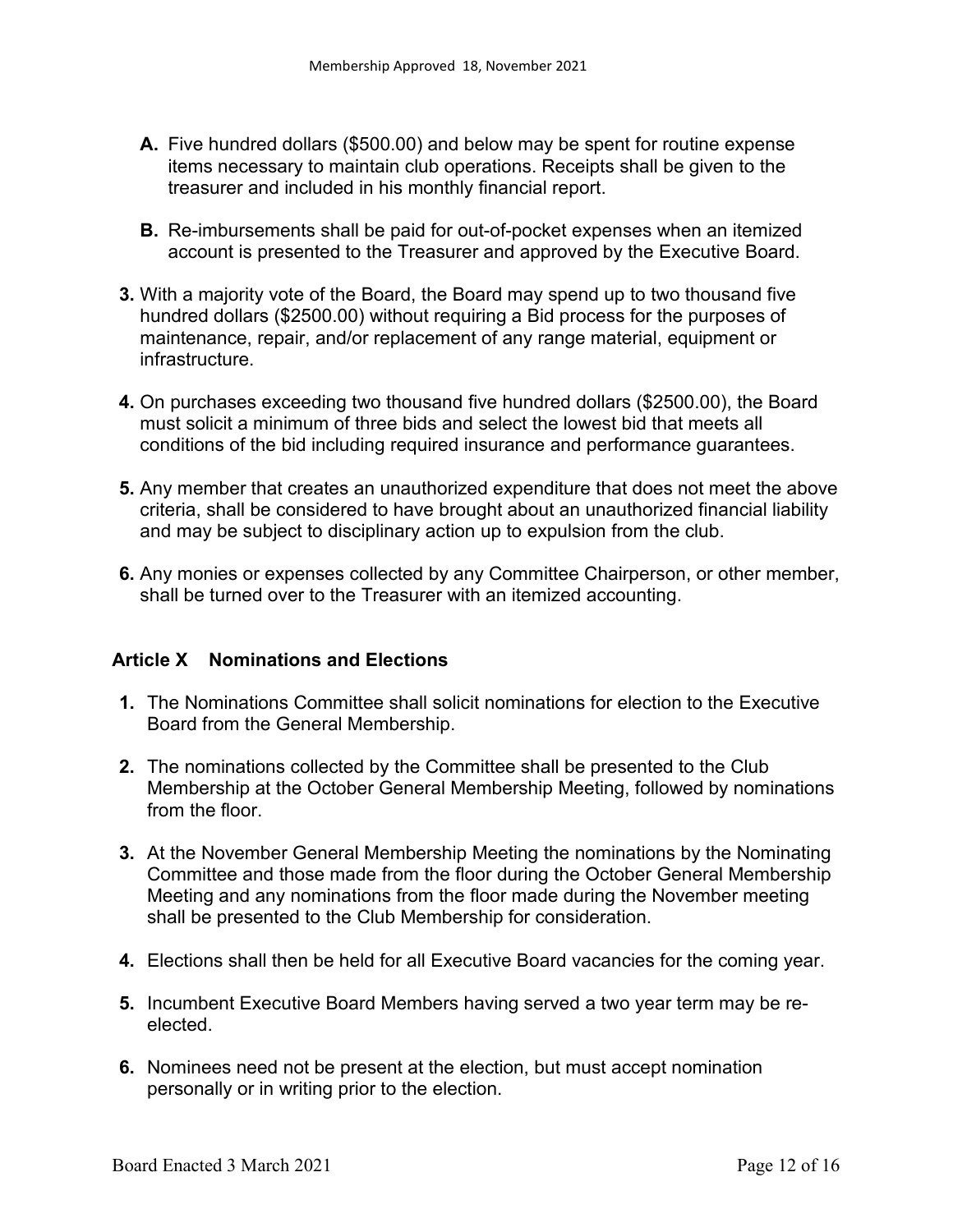- **7.** Nominees shall be notified of their nomination by the Chairperson of the Nominating **Committee.**
- **8.** When the number of candidates nominated exceeds the number of open positions, election shall be by BALLOT**.**
- **9.** When only one (1) candidate is nominated for each open position, election shall be by ACCLAMATION.

**Article XI Standing Committees** (old Art XI Expulsions moved to Policies and Procedures with Discipline old article #13)

- **1.** Standing Club Committees shall be;
	- **A.** Audit Committee (per By-laws Art. VIII. )
	- **B.** Nominating Committee (per By-laws Art. X. )
	- **C.** Gun Show Committee –
	- **D.** Membership Committee (per Policies and Procedures )
	- **E.** Social Event Committee –
	- **F.** Investigation Committee (in Discipline; Policies & Procedures )
	- **G.** Range Maintenance & Road Clean-up Committee –
	- **H.** By-Laws Committee-
- **2.** The President shall appoint all Committee Chairpersons for necessary committees, with the concurrence of a majority of the Executive Board. (Art. VIII. )
- **3.** Committee Members shall be from the General Membership and shall be selected by the Committee Chairperson.
- **4.** Any monies collected by any Committee Chairperson shall be turned over to the Treasurer with an itemized account per Art. IX,
- **5.** Committee Duties
	- **A.** Audit Committee: Annually, the Books of the Treasurer shall be audited by an outside auditor, and all Club property shall be inventoried, by an Auditing Committee. (Art. VIII. )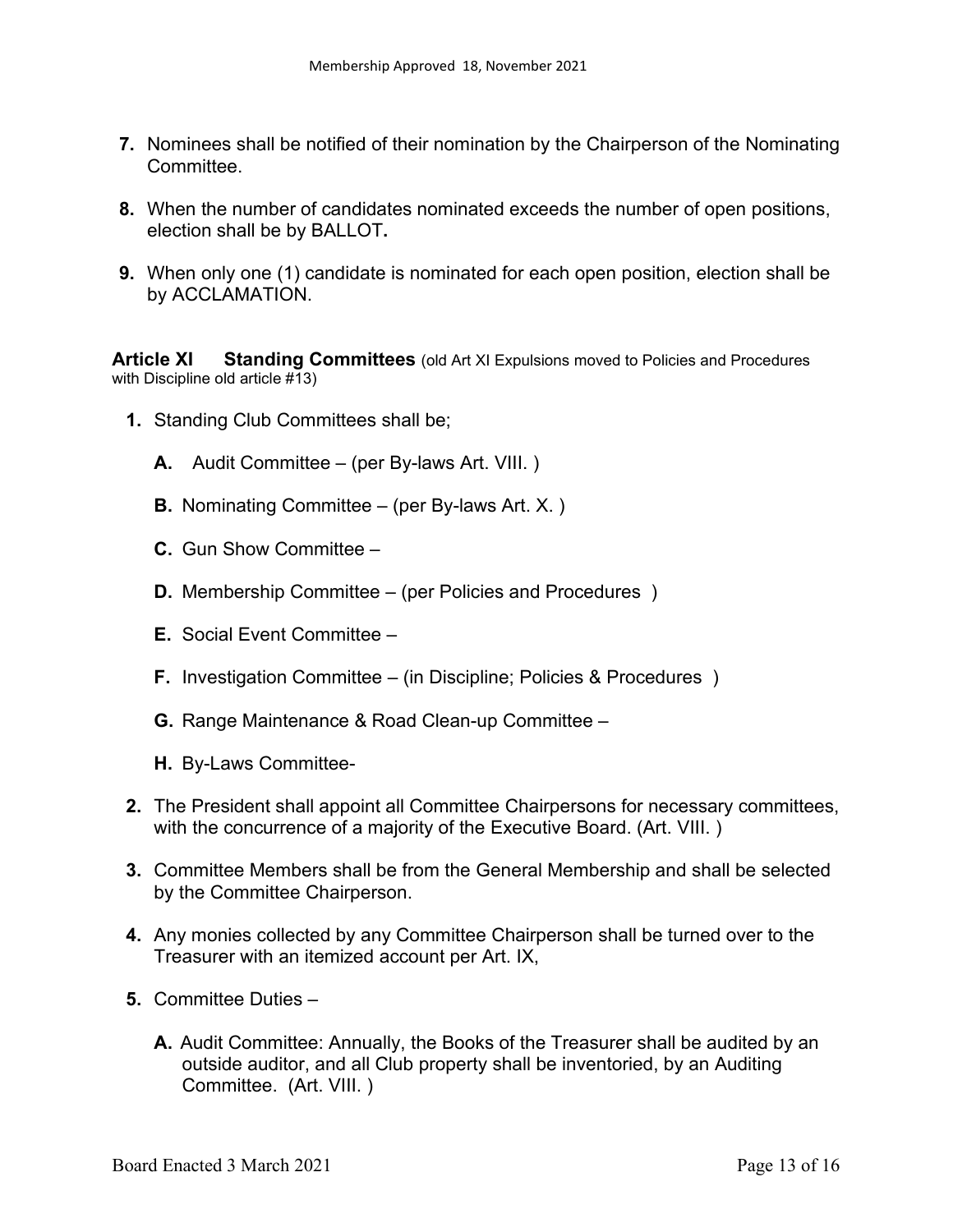- **B.** Nominating Committee (per By-laws Art. X, Sections 1and 2)
	- **i.** A Nominating Committee of three members from the General Membership shall be appointed by the Executive Board at the September Executive Board Meeting.
	- **ii.** The Nominating Committee Chairperson shall be elected by the Nominating Committee Members.
- **C.** Gun Show Committee
	- **i.** In March of each year the Gun Show committee will form and outline what will need to be done for the production of that year's Gun Show.
	- **ii.** The committee shall obtain all permits, contracts and insurance required for the production of that year's Gun Show.
- **D.** Membership Committee See Policies and Procedures
- **E.** Social Event Committee shall plan and put on all Club social activities such as the potluck dinners and the annual picnic.
- **F.** Investigation Committee –When required, an investigation committee will be assembled per Policies and Procedures
- **G.** Range Maintenance and Road Clean-up Committee
	- **i.** Range Maintenance and Road Clean-up shall be organized when needed for routine maintenance and repair of the Skyway Range.
	- **ii.** On a basis determined by Butte County, the two mile section of the Skyway immediately bordering the range, shall be cleaned of roadside debris twice a year.
- **H.** By-Laws Committee Semi-annually the By-Laws Committee should meet and review the By-Laws to:
	- **i.** Develop language for the incorporation of any changes made by the Executive Board in the previous Quarter, as recorded by the Secretary.
	- **ii.** Review existing By-Laws for inconsistent or outdated sections.
	- **iii.** Present a report to the executive Board with their recommendations for incorporation and deletion of items found.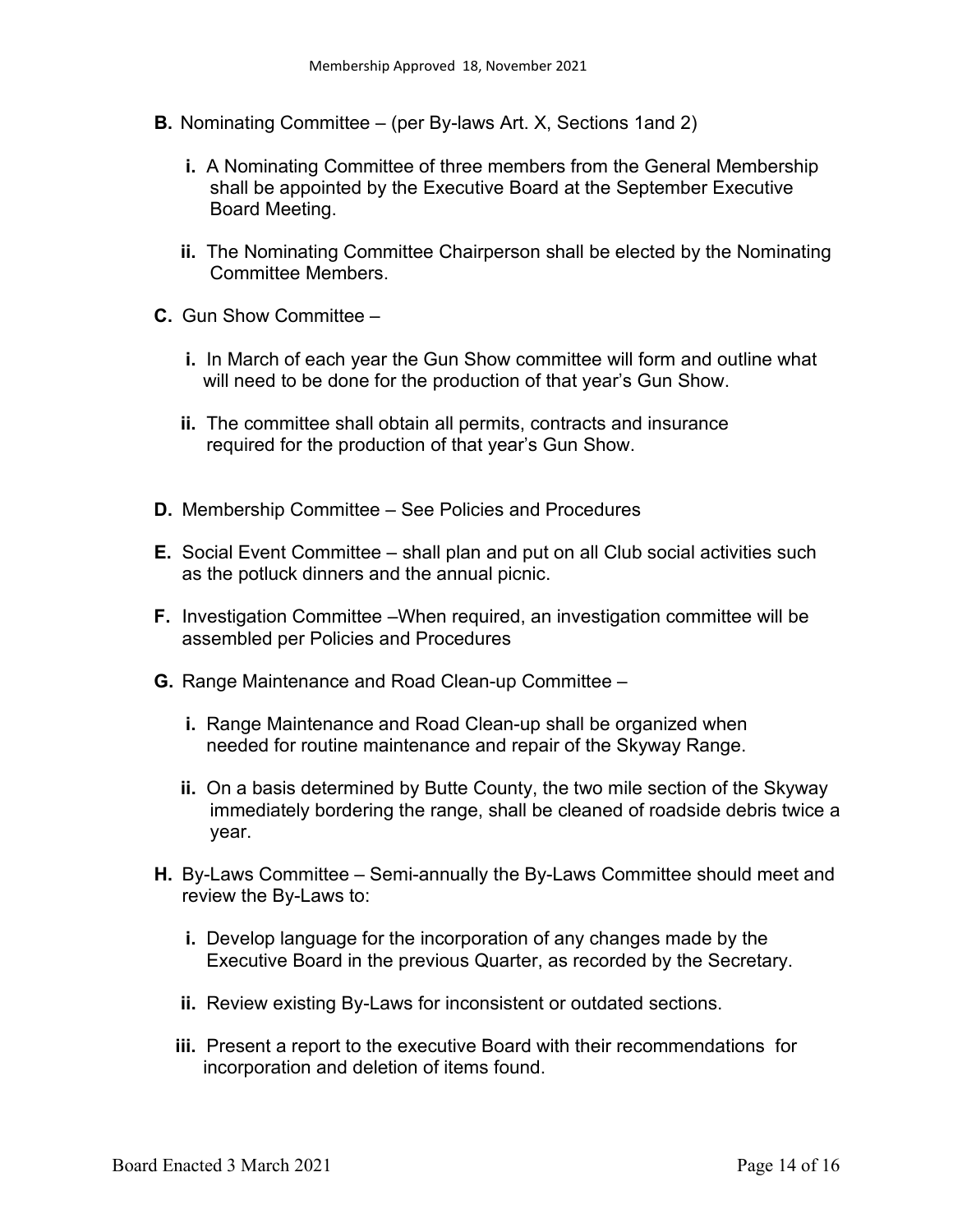### **Article XII Amendments-**

- **1.** Proposed amendments to these By-Laws may be presented in writing at any time to the Executive Board for review at the next Executive Board Meeting.
- **2.** The Executive Board shall consider the proposed revision and pass it to the By-Laws Committee for review. The By-Laws committee will return with a report on the proposed item that will include any potential legal concerns, considerations of redundancy or internal conflict with the current By-Laws, Mitigations, and Policies and Procedures along with the formal wording as it would be included in the By-Laws for the Executive Boards review and recommendation.
- **3.** The recommendation of the Board may be published in the next Newsletter.
	- **A.** Positive Recommendations that are approved by a vote of the Executive Board will be will be presented to the General Membership at the following General Membership Meeting and shall become effective immediately.
	- **B.** Negative Recommendations of the Executive Board shall be discussed at the following General Membership Meeting with input from the Executive Board regarding their recommendation.
	- **C.** A two-thirds vote of the attending General Members shall be necessary to pass the proposed amendments.

### **Article XIII Dissolution**

- **1.** This Club shall not be dissolved as long as there are sufficient funds to keep the Club solvent.
- **2.** If the Paradise Rod and Gun Club Inc.is dissolved, after all debts are satisfied, the remaining assets and monies shall be divided equally and transferred to the National Rifle Association and the California Rifle and Pistol Association to use at their discretion.